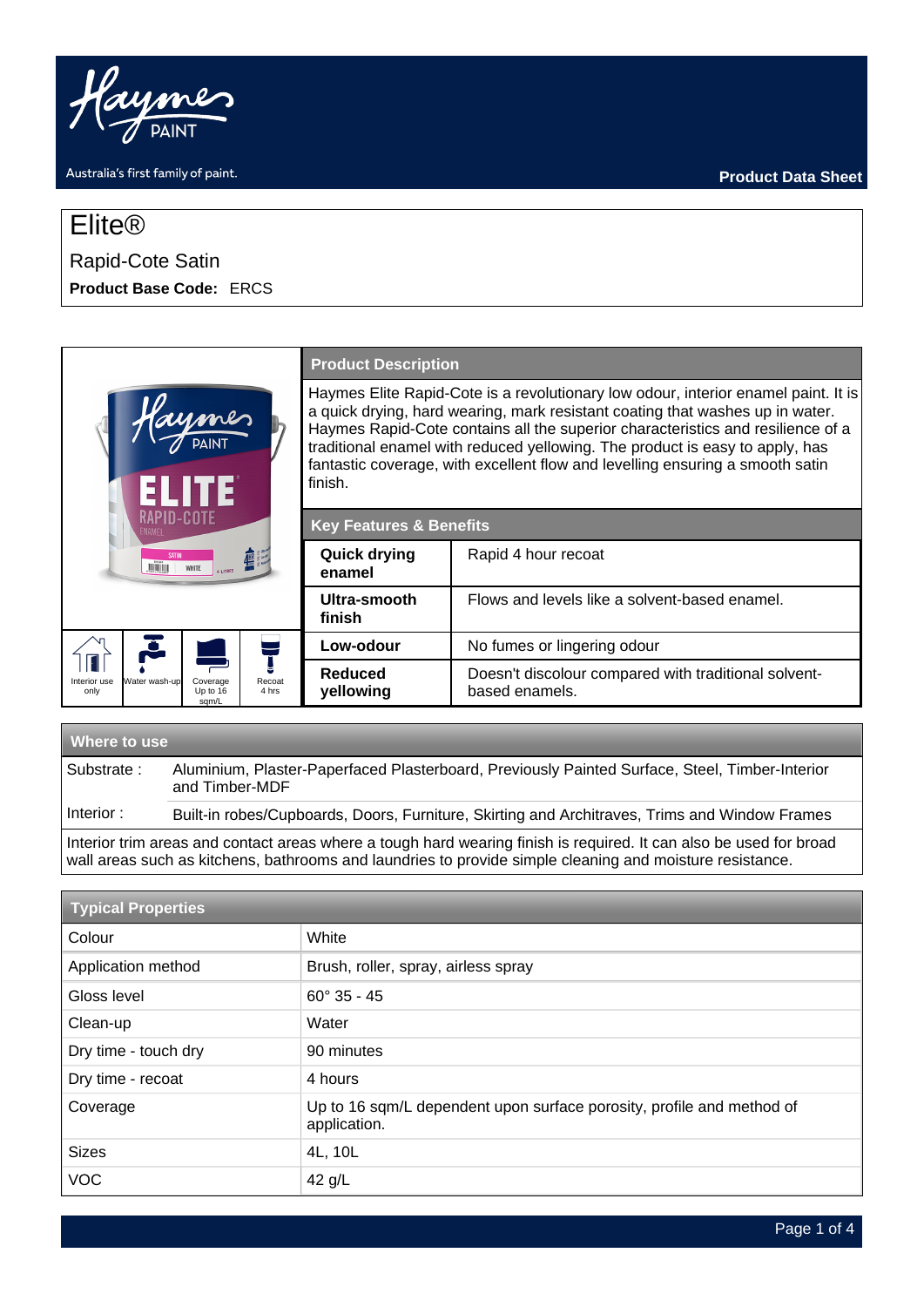

| Volume solids  | 40%        |
|----------------|------------|
| Film build wet | $62 \mu m$ |
| Film build dry | $27 \mu m$ |

# **Precautions**

- Do NOT apply if the ambient temperature is less than 10°C or greater than 35°C or if conditions will drop below 10°C during the drying period. Under warmer conditions refer to thinning advice.
- All times quoted assume ambient conditions of 25°C and 50% relative humidity. At cooler temperature or higher humidity, drying times will be extended.
- Provide adequate ventilation during application and the drying period.
- For bright and deep colours, to ensure colour accuracy and opacity, apply the specified tinted undercoat prior to the application of the top coat(s).
- Under normal conditions, the coating may require up to seven days curing to develop hardness and properties.
- If more than one can is required for the final coat, mix all cans together prior to commencing.
- Please check the colour for accuracy before application. Haymes Paint accepts no responsibility for the application of incorrect colours.
- Products containing alkyd resins will naturally yellow with age. This can be accelerated in areas with low amounts of natural light and is more visible with white or very light colours.
- Providing maximum ventilation during application and drying.
- Avoid applying water-based paint in the vicinity of freshly painted enamel.
- Refrain from using household cleaners containing high levels of ammonia within the first month following application of the enamel.
- If there is a risk of yellowing Haymes recommend the use of Haymes Ultratrim Acrylic Enamel.

| <b>Surface Preparation</b>     |                                                                                                                                                                                                                                                                                                                                                                                                                                |  |
|--------------------------------|--------------------------------------------------------------------------------------------------------------------------------------------------------------------------------------------------------------------------------------------------------------------------------------------------------------------------------------------------------------------------------------------------------------------------------|--|
| General surface<br>preparation | All surfaces must be clean, bare, dry and free of wax, grease and other surface<br>contaminants. Fill any cracks, nail holes or imperfections with the appropriate filler. Sand<br>smooth and dust down. If mould is present, treat the surface with a mould remover to<br>effectively eliminate the mould spores. All traces of mould must be removed prior to<br>painting.                                                   |  |
| Previously painted<br>surface  | Conduct an adhesion test [1], followed by a compatibility test [2]. Scrape all loose flaking<br>paint. Sand surface smooth to a dull finish and remove all dust. Apply one coat of Haymes<br>Elite Tricoat Primer Sealer Undercoat to any patched areas followed by one coat over the<br>entire surface. For surfaces in sound condition, no primer or undercoat is required.                                                  |  |
| Timber                         | Apply one coat of Haymes Elite Tricoat Primer Sealer Undercoat. On tannin-rich timber<br>and timbers prone to knot bleeding, apply one coat of Haymes Elite Quick Dry Primer<br>Undercoat. For pre-primed timbers, please refer to the manufacturer's painting<br>specification [3].                                                                                                                                           |  |
| Aluminium                      | Wash with Haymes Unikleen & rinse with clean water. Abrade the surface with a scourer.<br>Apply one coat of Haymes Elite Tricoat Primer Sealer Undercoat.                                                                                                                                                                                                                                                                      |  |
| <b>MDF</b>                     | Check that any pre primers are suitable for painting by cutting an X through the<br>coating. Press tape firmly over the X and pull off sharply. If any coating is stuck to the<br>tape, then the pre-primer must be entirely removed by sanding prior to any further<br>painting. Sand smooth and remove all dust. Apply one coat of Haymes Elite Acrylic Sealer<br>Undercoat or Haymes Elite Tricoat Primer Sealer Undercoat. |  |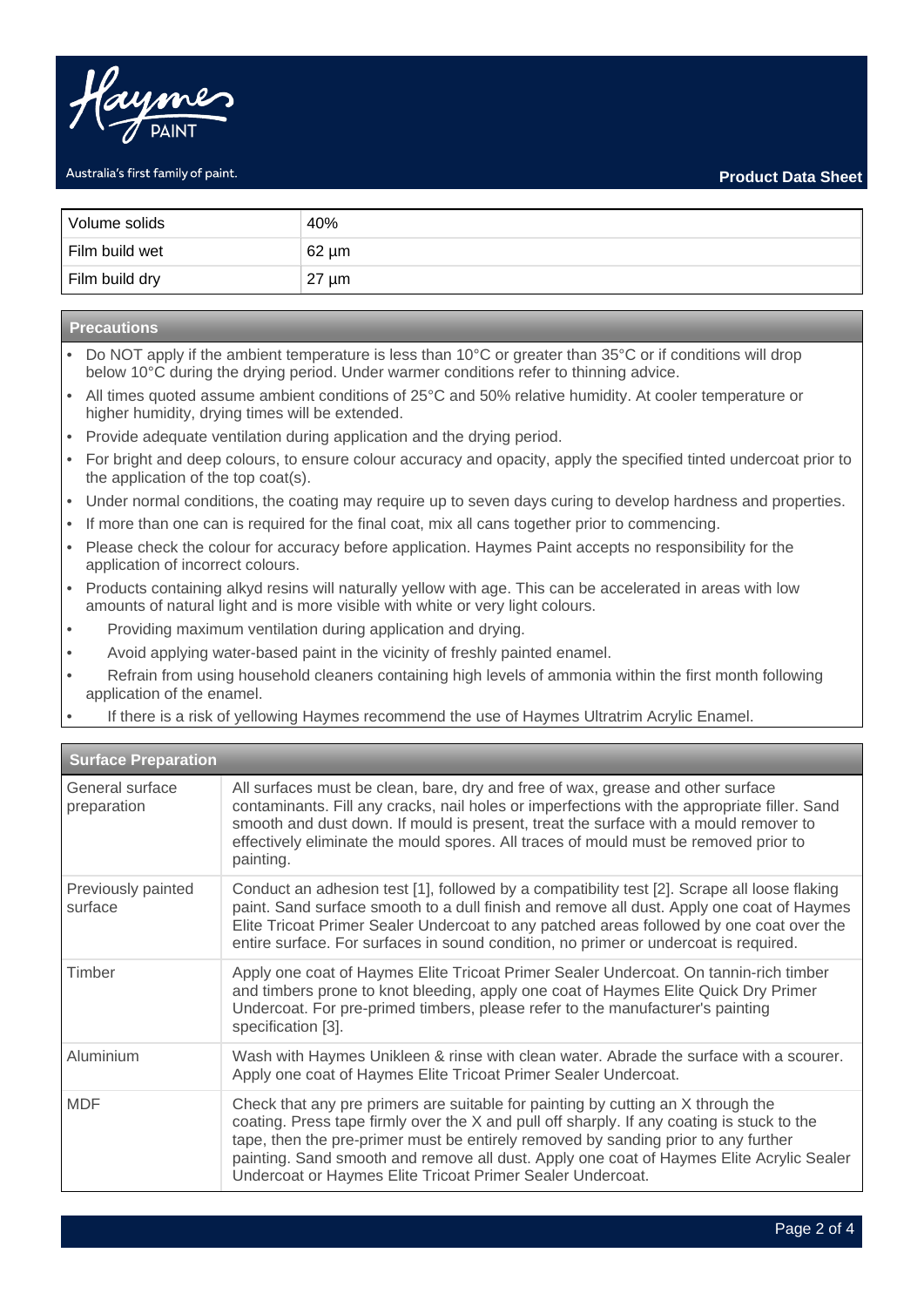

| <b>Surface Preparation</b>                               |                                                                                                                                                                                                                                                                                                                                                                      |  |
|----------------------------------------------------------|----------------------------------------------------------------------------------------------------------------------------------------------------------------------------------------------------------------------------------------------------------------------------------------------------------------------------------------------------------------------|--|
| Paperfaced<br>plasterboard                               | Apply one coat of Haymes Elite Acrylic Sealer Undercoat.                                                                                                                                                                                                                                                                                                             |  |
| Zinc treated steel,<br>Zincaneal,<br>Galvanneal, Duragal | Ensure Zinc treated surfaces are clean and free of oil, salts or other deposits. Remove oil<br>using a solvent degreaser, then wash new surfaces with a non-metallic scourer and<br>Haymes Unikleen sugar soap. Apply one coat of Haymes Ultracover.                                                                                                                 |  |
| Adhesion test                                            | [1] To check the adhesion of an existing coating, cut an 'X' lightly into the coating and<br>firmly apply adhesive tape across the cut and then remove tape. If the tape removes the<br>existing coating, remove all previous coatings before painting.                                                                                                              |  |
| Compatibility test                                       | [2] Test for compatibility with a previous coating by sanding and cleaning a small<br>inconspicuous area. Apply 1 coat of the desired topcoat and allow to dry. After 24 hours,<br>conduct an adhesion test. If the tape removes the coating, remove all previous coatings<br>before painting. It is recommended to conduct the compatibility test in several areas. |  |
| Preprimed timber                                         | [3] Some primers used on preprimed timber are of low quality. Unless a painting<br>specification is supplied by the timber manufacturer, the timber must be sanded back to<br>bare timber before coating.                                                                                                                                                            |  |
| <b>IMPORTANT:</b>                                        | You must consult the installation guide of the construction product you are using for<br>information on coatings and finishing guide to determine product suitability prior to<br>commencing work. For further information and product specification consult a Haymes<br>Paint representative on 1800 033 431.                                                       |  |

# **Application**

- Stir thoroughly before and during application using a broad flat stirrer.
- Apply two coats.
- Application methods:
- Brush: Use a quality synthetic brush.
- Roller: Use a 8-10mm microfibre cover on smooth to semi smooth surfaces.
- Spray: Airless Spray, High Volume Low Pressure (HVLP).

# **Thinning**

Thinning is not recommended unless spraying; add up to 50mL of clean water per litre of paint to achieve acceptable atomisation. Up to 50mL of clean water can be added per litre of paint to ease application under very warm conditions.

# **Storage**

Read the Safety Data Sheet (SDS) for this product for specific directions on storage (section 7 of the SDS) and transport (section 10 of the SDS). To obtain a copy of the SDS, go to the Haymes Paint website, https://www.haymespaint.com.au/products/technical/product-data-sheets-and-safety-data-sheets/, or contact Haymes Service Express on 1800 033 431. Containers must be secured and stored upright during transit. Protect from extremes of temperature. Store in a cool, dry, well-ventilated place and out of direct sunlight. Check regularly for leaks. Ensure the container label remains legible for future identification and usage.